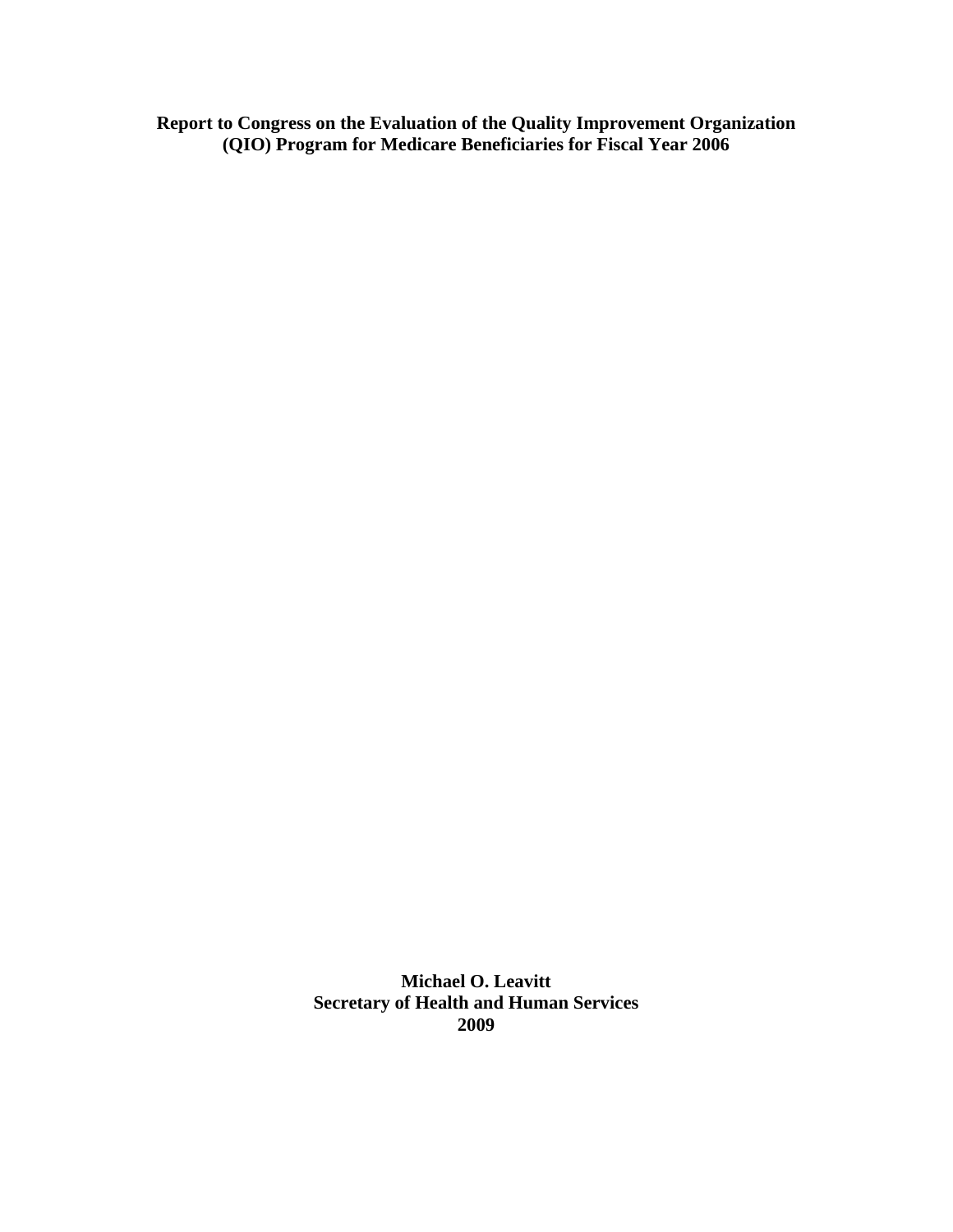### **EXECUTIVE SUMMARY**

Section 1161 of the Social Security Act (the Act) requires the submission of an annual report on the administration, cost, and impact of the Quality Improvement Organization (QIO) Program during the preceding fiscal year. The statutory mission of the QIO Program, as set forth in section 1862(g) of the Social Security Act, is to promote the effectiveness, efficiency, economy, and quality of services delivered to Medicare beneficiaries and to ensure that those services are reasonable and necessary. The quality strategies of the Medicare QIO Program are carried out by state and territory specific QIO contractors working with health care providers in their state, territory, and the District of Columbia.

The QIO Program is administered through 53 performance-based, cost-reimbursement contracts with 41 independent organizations. These contracts contain a multi-tiered award fee plan based upon individual and group performance. The QIOs' technical performance is evaluated at both the 18th month and at the 28th month of their 36-month contract. The QIOs submit vouchers on a monthly basis and are reimbursed for their costs. Their monthly invoices are thoroughly reviewed and certified by an assigned project officer and contract specialist. The 53 QIOs are staffed with physicians, nurses, technicians, and statisticians. Approximately 2,300 QIO employees nationwide conduct a wide variety of quality improvement activities to ensure the quality of care provided to Medicare beneficiaries. Approximately 54,000 providers and one million  $\frac{1}{2}$  practitioners<sup>1</sup> nationwide potentially could be subject to review by the QIO in their state/jurisdiction and may receive QIO technical assistance (TA). In FY 2006, QIO Program expenditures totaled approximately \$400 million compared with \$398 million in FY 2005<sup>2</sup>. QIO work has been carried out in 3-year contract cycles, known as Statements of Work (SOW). During FY 2006, the QIO Program was still in an early stage of the 8<sup>th</sup> SOW contract, which was phased in with staggered starting dates several months apart beginning in August 2005.

### **Background**

 $\ddot{\phantom{a}}$ 

The statutory authority for the QIO Program is found in Part B of Title XI of the Social Security Act, as amended by the Peer Review Improvement Act of 1982. The Social Security Act established the Utilization and Quality Control Peer Review Organization Program, now known as the QIO Program. The statutory mission of the QIO Program, as set forth in Title XVIII—Health Insurance for the Aged and Disabled, section  $1862(g)$  of the Social Security Act—is to promote the effectiveness, efficiency, economy, and

<sup>&</sup>lt;sup>1</sup> These data and categories are from CMS Office of Research, Development, and Information. "CMS Program Data" Sources "ORDI/OACT/OFM/CMM" Providers Plans as of 12/31/06; published June 2007.<br><sup>2</sup> This information provided by the CMS Office of Financial Management.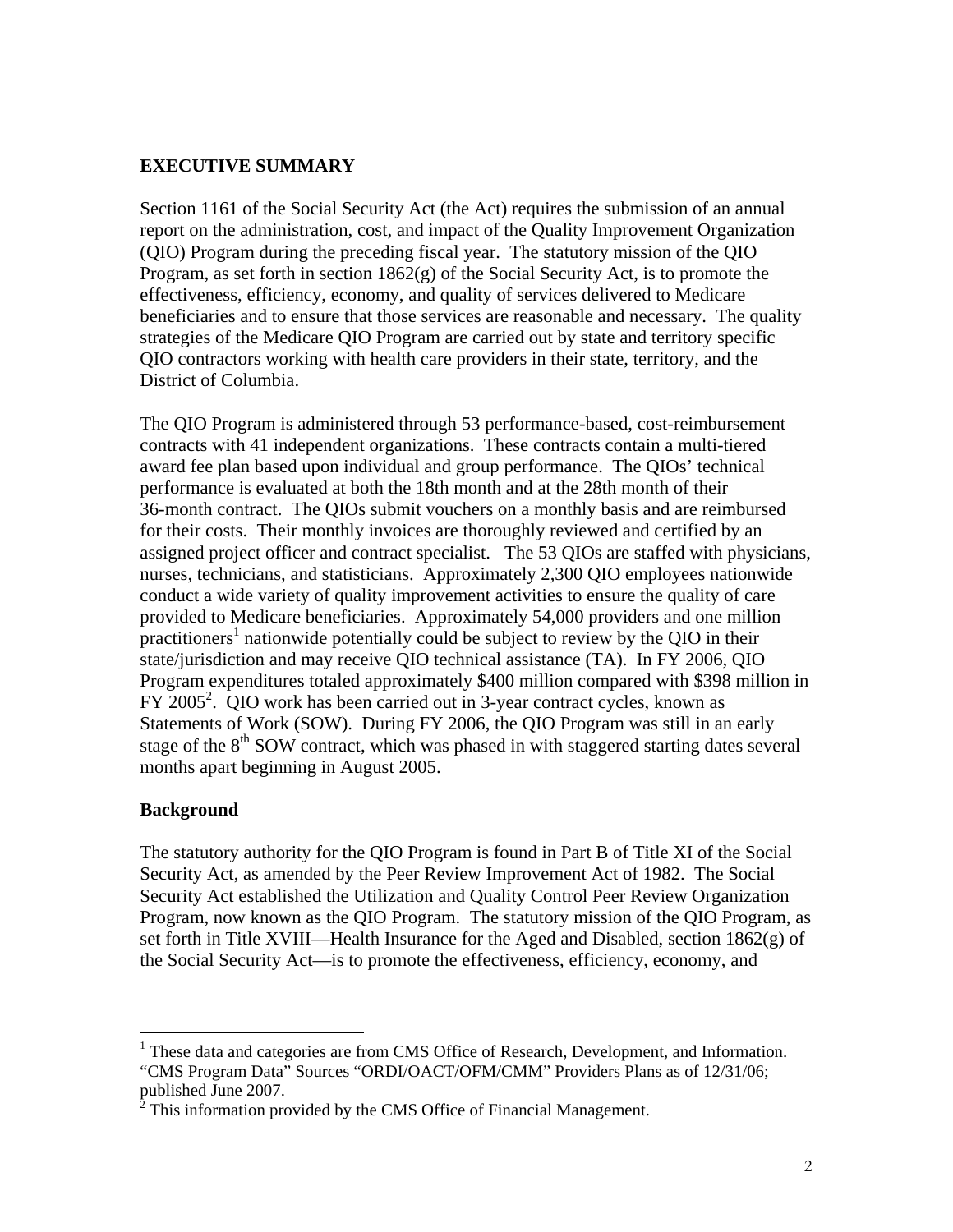quality of services delivered to Medicare beneficiaries and to ensure that those services are reasonable and necessary. Based on statutory language and the experience of the Centers for Medicare & Medicaid Services (CMS) in administering the Program, CMS identified the following requirements for the QIO Program:

- Improve quality of care for beneficiaries by ensuring that beneficiary care meets professionally recognized standards of health care;
- Protect the integrity of the Medicare Trust Fund by ensuring that Medicare pays only for services and items that are reasonable and medically necessary and that are provided in the most economical setting; and
- Protect beneficiaries by expeditiously addressing individual cases such as beneficiary quality of care complaints, contested Hospital Issued Notices of Noncoverage (HINNs), alleged violations of the Emergency Medical Treatment and Labor Act of 1986 (42 U.S.C. § 1395dd, EMTALA), and other beneficiary concerns as required by the statute.

Under Title XI—General Provisions, Peer Review, and Administrative Simplification, section 1161 of the Social Security Act—CMS is required to submit an annual report to Congress on the QIO Program. According to statute, this report is required to include information on the administration, cost, and impact of the Program during the preceding fiscal year.

# **I. PROGRAM ADMINISTRATION**

### **Description of Quality Improvement Organization Contracts**

In 2005, the QIO Program began its eighth 3-year contract cycle, the 8th SOW. During FY 2006, the QIO Program was still in the early stage of the contract which was phased in with three staggered starting dates several months' apart beginning in August 2005. The  $8<sup>th</sup>$  SOW contract focuses on quality improvement for nursing homes, home health agencies, hospitals, and physician practices through organizational "transformations" intended to produce more rapid, measurable improvements in care. The QIOs work intensively with subsets of individual providers to help them redesign care processes and make internal systemic changes, such as the adoption and implementation of health information and communication technologies. The  $8<sup>th</sup>$  SOW contract also includes case review and other beneficiary protection activities as well as the Hospital Payment Monitoring Program (HPMP).

The activities of the QIO Program are carried out by a network of organizations staffed with physicians, nurses, technicians and statisticians—experts in health care quality responsible for all 50 states, the territories, and the District of Columbia. Approximately 2,300 QIO employees nationwide conduct a wide variety of quality improvement activities to improve the quality of care furnished to Medicare beneficiaries. The Program is administered through 53 performance-based, cost-reimbursement contracts with 41 independent organizations. A single organization can have more than one QIO contract. These contracts contain a multi-tiered award fee plan based upon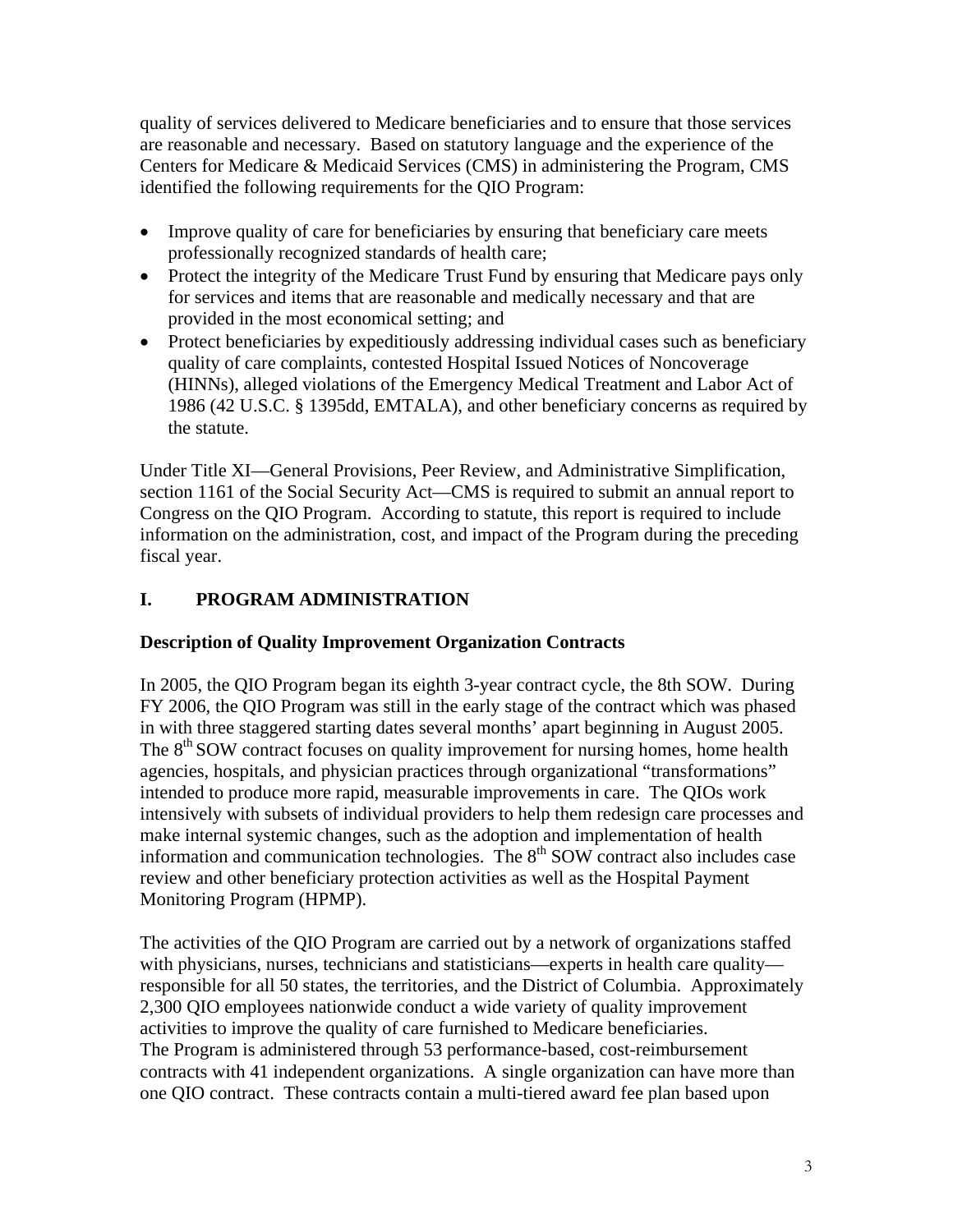individual and group performance. The QIOs' technical performance is evaluated at both the  $18<sup>th</sup>$  month<sup>3</sup> and at the  $28<sup>th</sup>$  month of their 36-month contract. The QIOs submit vouchers on a monthly basis and are reimbursed for their costs. Their monthly invoices are thoroughly reviewed and certified by an assigned project officer and contract specialist. QIOs are evaluated according to how well they reach CMS specified performance goals. The goals pertain to performance in the following areas:

- 1. Conducting statutorily mandated case review and conducting mediation of beneficiary complaints about the quality of health care services,
- 2. Measuring, monitoring, and reducing the incidence of improper fee-for-service inpatient payments,
- 3. Improving clinical performance,
- 4. Increasing clinical performance reporting,
- 5. Increasing adaptation and use of interoperable health information technology,
- 6. Implementing key process changes, and
- 7. Improving organizational culture.

The last five goals listed above are specific to four settings: nursing homes, home health agencies, hospitals, and physicians' offices. For a complete explanation of QIO contract evaluation criteria, see the *Federal Register*, 72 *Fed. Reg.* 44,150 (August 7, 2007).

# **QIOs Interacting with Health Care Providers and Practitioners**

QIOs work with and provide technical assistance to health care practitioners and providers such as physicians, hospitals, nursing homes, and home health agencies. In addition to working with practitioners and providers, QIOs work with beneficiaries, other partners, and stakeholders to transform care delivery systems, to safeguard the integrity of the Medicare Trust Fund, and to investigate beneficiary complaints about quality of care.

Any provider or practitioner who treats Medicare patients and is paid under Title XVIII of the Social Security Act may receive technical assistance from a QIO and may be potentially subject to review by the QIO. CMS estimates that approximately 54,000 providers and one million practitioners nationwide may interact with QIOs each year. Interaction can come in a variety of forms including direct intensive QIO assistance to providers and practitioners, occasional contact with the QIO at professional meetings, visits to the QIO website, and/or QIO patient care and record review on behalf of beneficiaries.

### **Protecting the Medicare Trust Fund**

 $\overline{a}$ 

The QIO Hospital Payment Monitoring Program (HPMP) protects the integrity of the Medicare Trust Fund by ensuring that Medicare pays only for inpatient acute care services that are reasonable and medically necessary, are provided in the most

 $3$  This Report contains data from the  $18<sup>th</sup>$  month which is January 2007, outside of the fiscal year. Data was collected during FY 2006. It takes several months for the data to be validated and aggregated.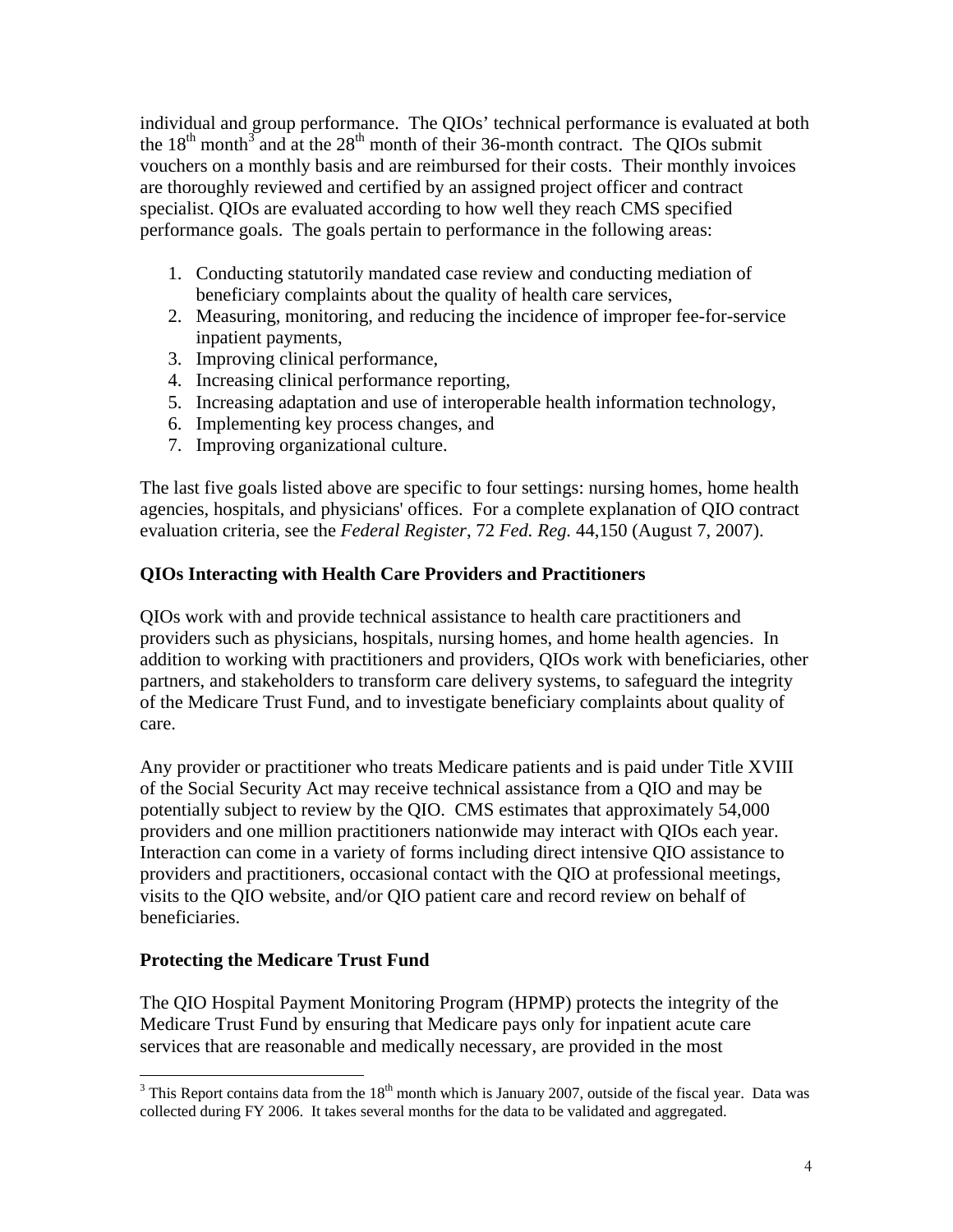appropriate setting, and are appropriately coded. The purpose of HPMP is to measure, monitor, and reduce the incidence of improper payments for short-term and long-term acute hospital care. Payment error estimates resulting from measuring and monitoring such payments are reported annually in the "Improper Medicare Fee-for-Service Payments" report and contribute to the overall error estimate that is included in the Agency's financial statements. From approximately 41,000 sampled medical records (the sampling timeframe for the FY 2006 estimate was calendar year 2005 discharges) reviewed for the FY 2006 fee-for-service estimate, \$14.5 million in overpayments and \$2.0 million in underpayments were identified through QIO case review. The savings to the Trust Fund are accrued when the overpayments and underpayments are adjusted by the contractors. As of the date this report was written, Medicare's administrative contractors have made adjustments for \$10.5 million in overpayments and \$1.6 million in underpayments.

CMS distinguishes between two major categories of payment errors—those related to coding and those related to admission necessity. Coding errors accounted for 29 percent of the gross payment errors identified (underpayments plus overpayments) in the FY 2006 estimate. The frequency of overpayments based on coding error exceeded the frequency of underpayments, with 60 percent of coding errors due to overpayment and 40 percent due to underpayment. Most (67 percent) of the gross payment errors identified by HPMP are related to admission of patients who do not meet medical necessity criteria. These errors arise from issues including improper billing for inpatient admission rather than observation status; improper acute care admissions billing for beneficiaries under the hospice benefit; and unnecessary inpatient admissions for purposes of qualifying for the skilled nursing facility benefit. The additional 4 percent consist of payment errors due to: lack of documentation, billing errors, and Maryland length of stay errors. Maryland is not paid under the Diagnostic Related Groups (DRG ) system.

With the contract cycle beginning August 1, 2005 QIOs proposed projects to work with providers in their jurisdictions on issues related to improper payments. After a thorough review of each project proposal, CMS allocated \$9.8 million for the 53 projects approved. The projects covered HPMP issues such as: DRG coding, unnecessary admissions, billing error, and combinations of these issues.

### **Protecting Medicare Beneficiaries**

This is described below under contract Task 3a.

### **Empowering Beneficiaries**

The QIO Program supplies information about institutional providers on *Nursing Home Compare, Home Health Compare,* and *Hospital Compare.* These web sites provide information and help beneficiaries choose among Medicare certified providers. The publicly available Compare tools not only lend transparency to health care but are also likely to stimulate providers to improve their care.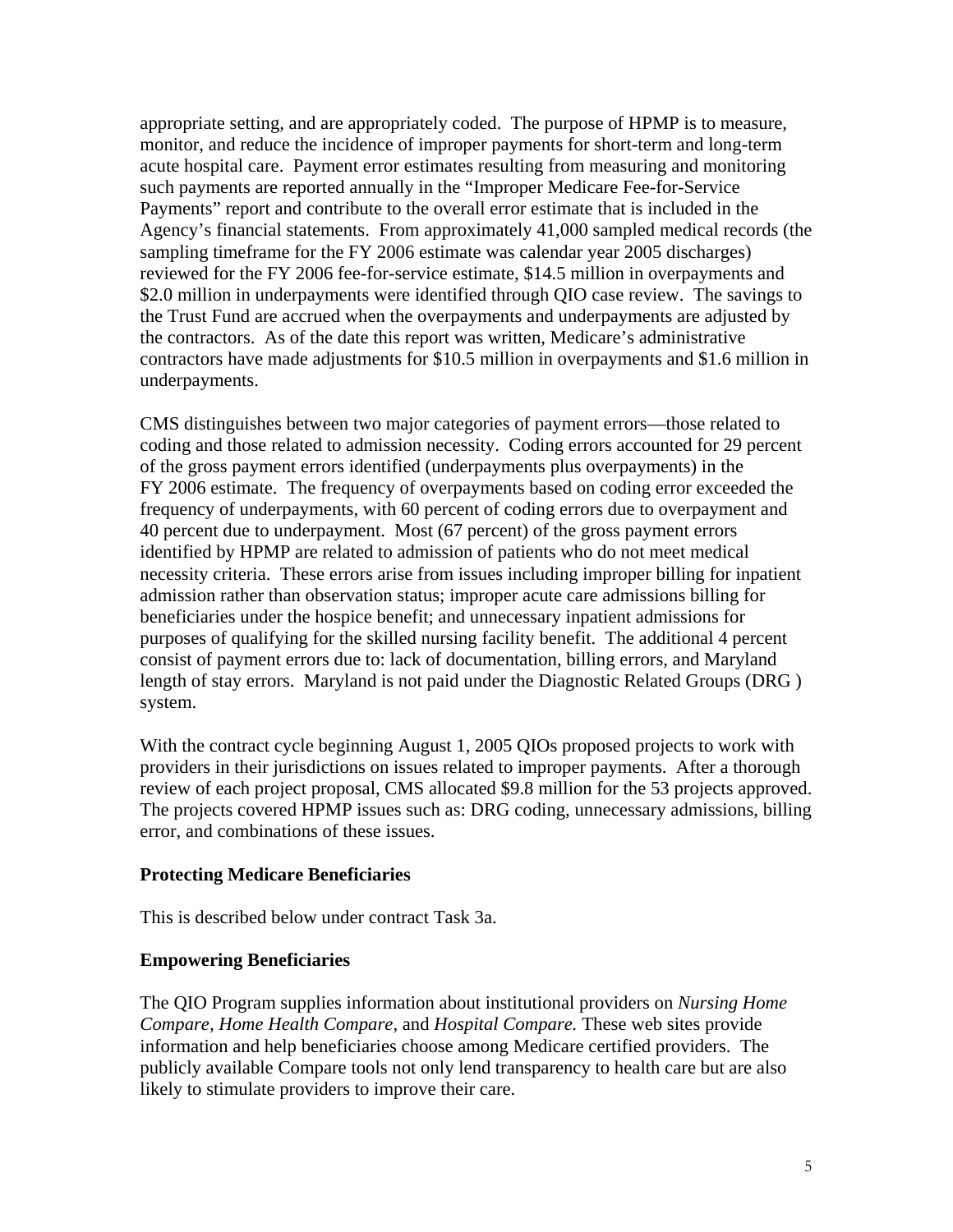### **Sanction and Pre-sanction activities**

QIOs are charged with referring practitioners and providers to the Office of the Inspector General (OIG) when they identify a case or cases meeting criteria for either grossly and flagrantly violating any obligation in section 1156(a) of the Act in one or more circumstances, or failing in a substantial number of cases substantially to comply with any obligation imposed in section 1156(a) of the Act. Section 1156(b) (1) of the Act requires that the QIO provide the practitioner or other person with an opportunity to enter into and complete a corrective action plan (CAP), if appropriate. In FY 2006, there were two (2) referrals to the OIG for sanction activity, eighteen (18) cases in which presanction activity occurred, eight (8) corrective action plans and four (4) cases from prior fiscal years that were resolved as providers or practitioners successfully completed a CAP.

# **II. PROGRAM COST**

Under Federal budget rules the QIO Program is defined as mandatory rather than discretionary because QIO costs are financed directly from the Medicare Trust Fund and are not subject to the annual appropriations process. In FY 2006, QIO Program expenditures totaled \$400 million. This spending represents approximately 9 dollars annually for each of the over 43 million Medicare beneficiaries to improve quality of care, and approximately one tenth of one percent (0.1 percent) of the \$375 billion Medicare expenditures during that year. Similarly in FY 2005 the QIO \$398 million represented

9 dollars annually for each of the over 42 million beneficiaries and one tenth of one percent of the \$333 billion Medicare expenditures.

# **III. PROGRAM IMPACT**

 $\overline{a}$ 

The Department of Health and Human Services (HHS) 2006 Annual Report to the Congress on the state of health care quality for all Americans, *The National Healthcare Quality Report*, found that improvements in hospital care may have resulted from public reporting of health care quality measure data, focused quality improvement programs including the activities of the QIO Program, and policies that supported improvement initiatives.4 This current Report to Congress reflects interim data available after an 18-month period completed in December 2006 for QIO-provided assistance to nursing homes, home health agencies, hospitals, and physician practices. Some of the most significant contract tasks are reviewed in the following sections and are summarized in the table at the end of this section.

## **Contract Task 1: Assisting Providers in Developing the Capacity for and in Achieving Excellence**

<sup>&</sup>lt;sup>4</sup> Agency for Healthcare Research and Quality, 2006 National Healthcare Quality Report. Rockville, MD: AHRQ; December 2006. Available at: http://www.ahrq.gov/qual/nhqr06/nhqr06report.pdf.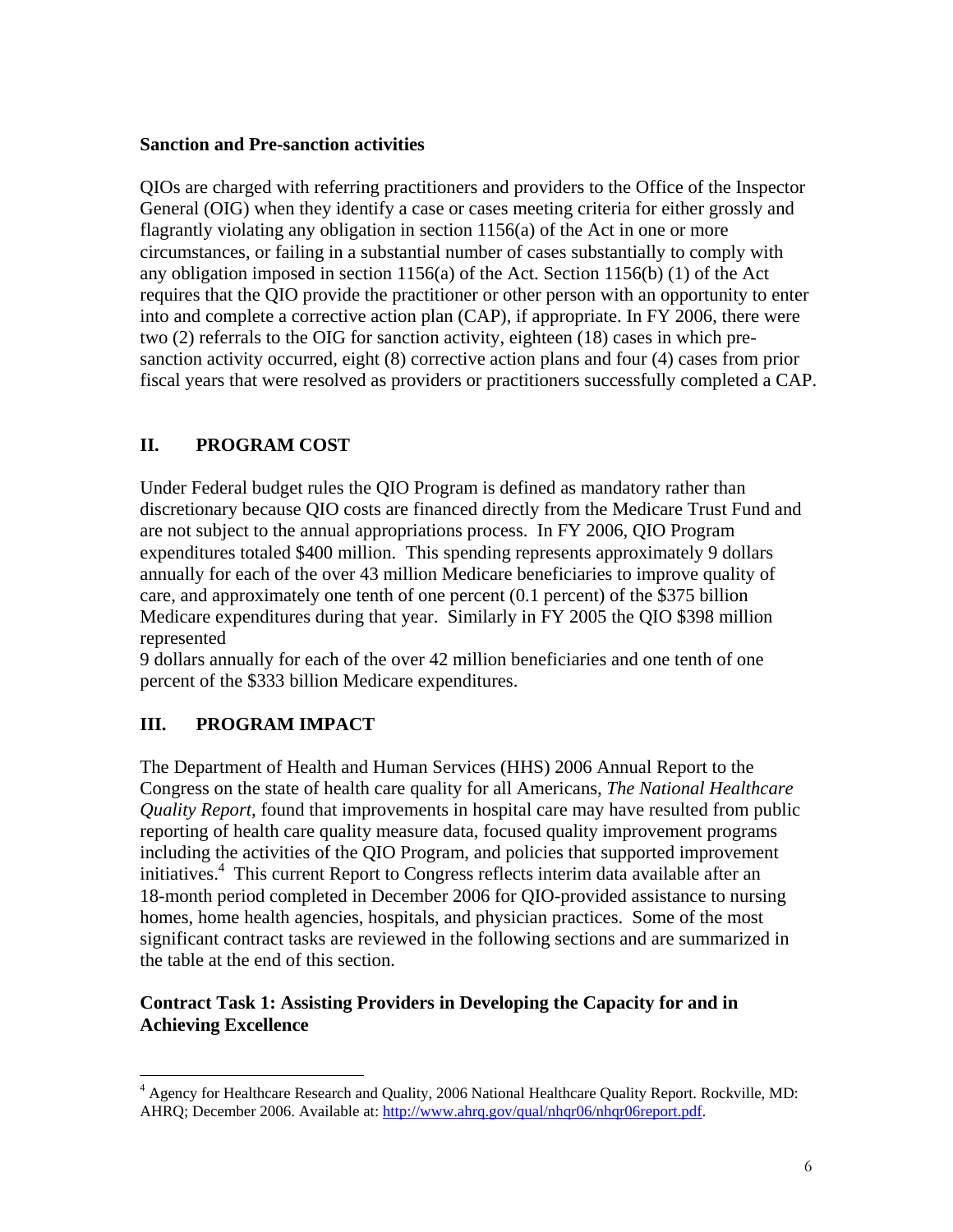Under Task 1, the contract specifies two components: statewide work and work with an identified participant group (IPG). The IPG consists of providers who receive concentrated assistance from QIOs on at least one quality measure. Non-IPG providers receive no concentrated assistance. The  $8<sup>th</sup>$  SOW emphasizes five dimensions: measuring results, reporting clinical performance, systems adoption and use (especially electronic health record systems), process changes, and transformation of organizational culture.

### **Contract Task 1a: Nursing Home**

For identified participant nursing homes, the QIOs focus on helping providers decrease the rate of pressure ulcers and the rate of physical restraint use, which are the Government Performance and Results Act of 1993 (Public Law No. 103-62) (GPRA) goals for nursing home care. Another key area includes improving the management of pain in chronic (long stay) residents. Annually each QIO works with all nursing homes in the state to set quality improvement targets for pressure ulcers and physical restraints. To promote individualized care for nursing home residents, the QIO works with groups of identified participant homes to collect information on resident and staff experience/satisfaction with care and staff turnover. The QIO offers technical assistance to analyze this information and to use quality improvement science to suggest ways to improve both.

Using data collected in 2006 Quarter 3 (available January 2007), a notable improvement was observed in the physical restraints measure with an 18 percent improvement in all homes and 27 percent improvement in the Identified Participant Group (IPG) homes. Chronic care pain showed similar improvement. Nationally, nursing homes reached an 18 percent improvement in all homes and 25 percent improvement in the IPG homes with which the QIOs closely work on chronic care pain. Improvement in the high-risk pressure ulcer measure continued to show slower, steady improvement. At the contract midpoint in early 2007, 60 percent of the QIOs met the interim evaluation requirements. CMS worked individually with QIOS who were not meeting performance expectations through on-site visits and monitoring calls. CMS worked with these QIOs to assist them with identifying the cause of the performance problems. Corrective action plans were developed. These QIOs received follow-up visits and/or monitoring calls to monitor implementation of the corrective action plans and to track progress towards meeting performance expectations.

### **Contract Task 1b: Home Health**

 $\overline{a}$ 

For identified participant home health agencies, QIOs focus on reducing the rate of acute care hospitalizations by decreasing avoidable, unnecessary hospitalizations. The identified participants also work on improving the rate of one other agency-selected, publicly reported Outcome and Assessment Information Set (OASIS) measure.<sup>5</sup> The most commonly selected OASIS measures are: improvement in pain interfering with activity, improvement in Dyspnea (difficulty breathing), or improvement in the management of oral medications. Identified participant home health agencies also work to evaluate and improve organizational culture and implement telehealth (telemonitoring and phone monitoring). Statewide, the QIOs work with

<sup>&</sup>lt;sup>5</sup> Information on OASIS can be found at: http://www.cms.hhs.gov/OASIS/.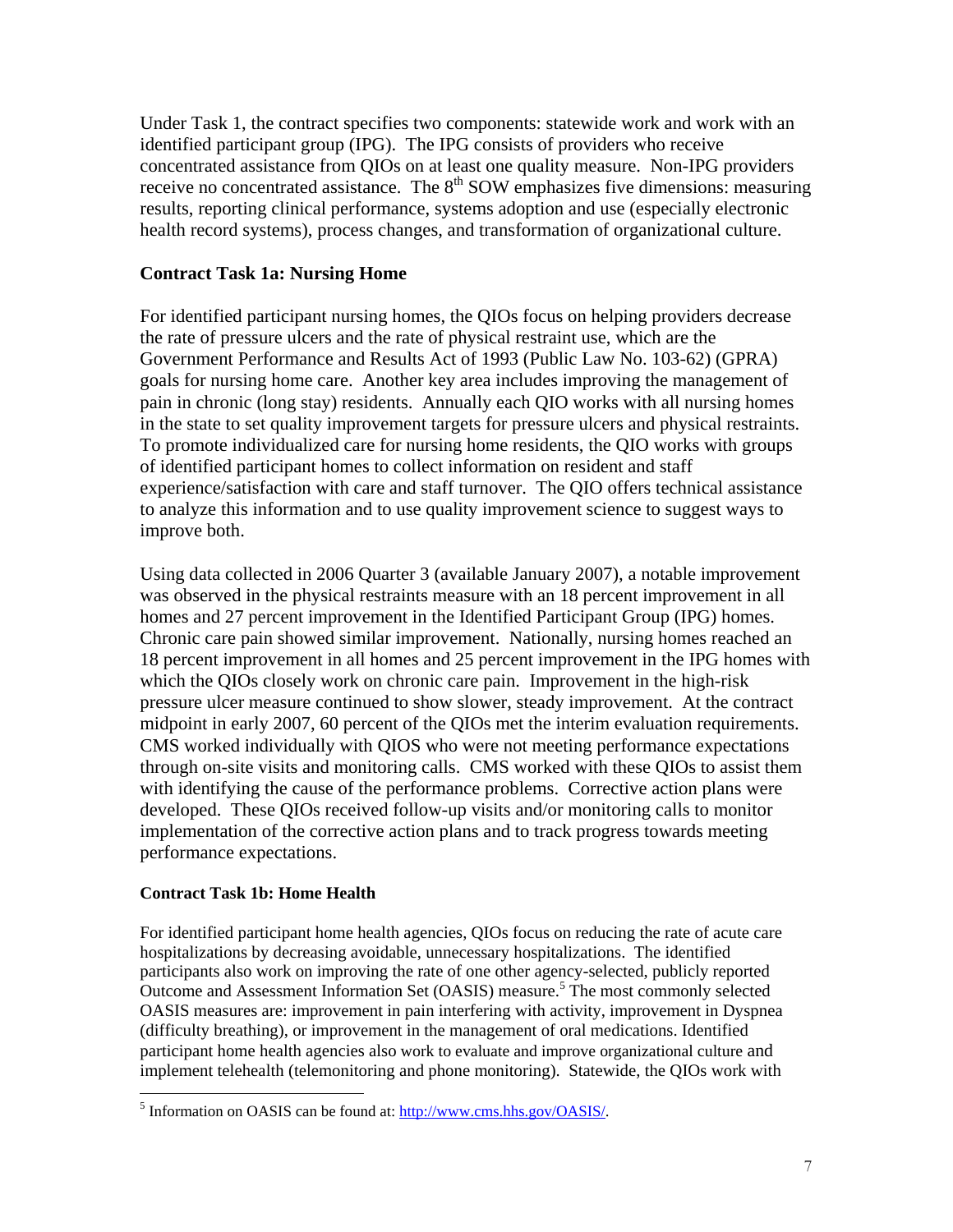home health agencies to: reduce the rate of acute care hospitalizations; improve the rate of one QIO-selected OASIS measure; and promote influenza and pneumococcal vaccinations of home health patients. In January 2007, interim data indicated that 46.3 percent of the QIOs either met or exceeded expectations in the Home Health tasks. As of the end of November 2006, the identified participant group has improved the acute care hospitalization rate over baseline by approximately 1.7 percent. This represents approximately 16,600 fewer hospitalizations. CMS worked individually with QIOs who were not meeting performance expectations through onsite visits and monitoring calls. CMS worked with these QIOs to assist them with identifying the cause of the performance problems. Corrective action plans were developed. These QIOs received follow-up visits and/or monitoring calls to monitor implementation of the corrective action plans and to track progress towards meeting performance expectations.

#### **Contract Task 1c1: Hospital**

 $\overline{a}$ 

QIOs work statewide encouraging hospitals to submit clinical performance data to the Hospital Quality Alliance (HQA). The HQA, Improving Care through Information, is a public/private collaboration to improve the quality of care provided by the nation's hospitals by measuring and publicly reporting on that care. Quality performance information collected from the more than 4,000 participating hospitals is reported on *Hospital Compare*, a website tool developed by CMS.

To improve clinical performance, QIOs work with IPG hospitals on an Appropriate Care Measure (ACM).<sup>6</sup> The ACM is composed of the process measures published in *Hospital Compare*. A case is counted in the ACM numerator only if the hospital provides all of the eligible processes of care. Standard processes of care are a key to hospital improvement, and QIOs work with IPG hospitals to adopt standard processes of care in five clinical areas: prevention of surgical site infections, cardiovascular complications, venous thromboembolism, ventilator-associated pneumonia, and promotion of the use of fistulas for hemodialysis. To encourage systems improvement and organizational culture change, QIOs work with IPG hospital leadership to facilitate the use of Computerized Physician Order Entry (CPOE) systems, bar coding, and telehealth systems. The Surgical Care Improvement Project (SCIP) IPG is part of a larger national effort that utilizes both process and outcome measures. Hospitals in the SCIP IPG collect data for the surgical site infections and venous thromboembolism measures (plus the Vascular Access and Global measures). The QIO assists hospitals in collecting data on as many of the SCIP process and outcome measures as possible since the national effort uses the entire measure set for its evaluation purposes.

In January 2007, interim data indicated that 90.6 percent of the QIOs either met or exceeded expectations in the ACM. CMS worked individually with QIOs who were not meeting performance expectations through on-site visits and monitoring calls. Data were not available for SCIP.

#### **Contract Task 1c2: Critical Access Hospital/Rural PPS Hospital**

<sup>&</sup>lt;sup>6</sup> The ACM is a composite measure of care at the patient level for three clinical topics-acute myocardial infarction (AMI), heart failure (HF), and pneumonia (PNE).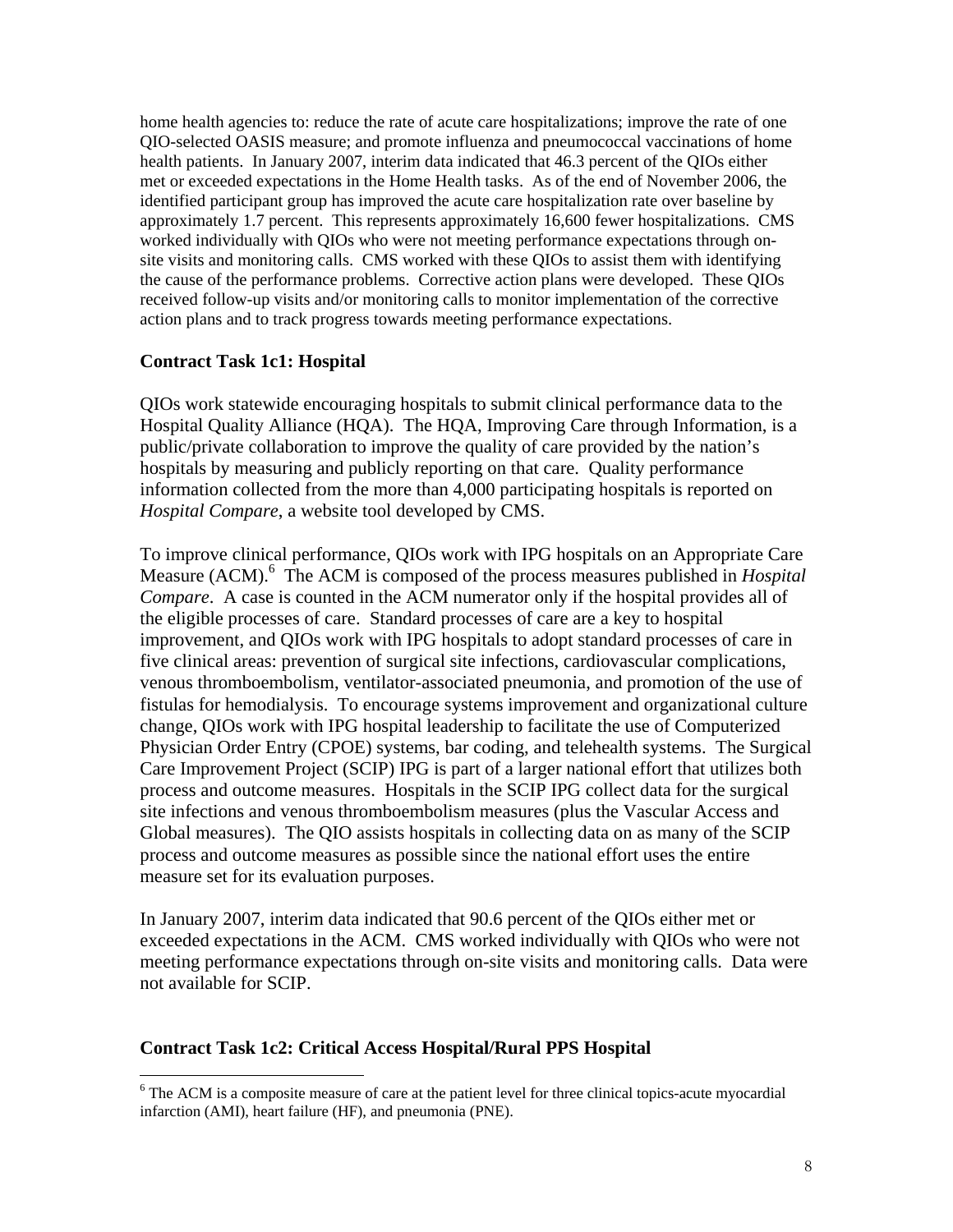QIOs help promote transformational change in Critical Access Hospitals (CAHs) and rural Prospective Payment System (PPS) hospitals by working to improve clinical performance measures and safety cultures in these hospitals. QIOs assist IPG CAHs and rural PPS hospitals using a safety culture survey provided in the Rural Organization Safety Culture Change toolkit. QIOs also assist these hospitals in selecting, testing, and implementing changes that demonstrate improvement in the organization's safety culture. The QIO uses AHRQ's Hospital Survey on Patient Safety Culture to assess the safety climate in each of the IPG hospitals. Trianing on the AHRQ tool was provided to the QIOs during the QualityNet Conference in September 2005. Based on the baseline survey results, the QIO works with each hospital to identify an area it intends to focus on to improve the patient safety climate. The QIO provides assistance in implementing processes to improve the safety climate based on the area(s) the hospital identifies in the survey. In January 2007, interim data indicated that 71.7 percent of the QIOs either met or exceeded expectations in the areas of CAH tasks. CMS worked individually with QIOs who were not meeting performance expectations through on-site visits and monitoring calls.

### **Contract Task 1d1: Physician Practice**

In FY 2006, at the statewide level, QIOs promoted quality initiatives including the Physician's Quality Reporting Initiative (PQRI); supported collaborative quality improvement activities involving Medicare Advantage organizations; by request, worked with End Stage Renal Disease (ESRD) Networks to improve rates of fistula use and influenza and pneumoccocal vaccinations; and in four states collaborated with eligible physician practices that had enrolled in a pilot program, the Medicare Care Management Performance Demonstration (MCMP) under section 649 of the Medicare Prescription Drug, Improvement, and Modernization Act of 2003 (MMA). While serving in their usual role of assisting Medicare practitioners in improving the quality of their care, QIOs collaborated with the practices involved in the MCMP demonstration to assist them in effectively implementing and using interoperable electronic health records (EHRs) to improve the quality of patient care and to report quality measures on the patients included in the MCMP project. The QIOs worked with entities involved in the demonstration as collaborators and appropriate stakeholders with interests that parallel the QIOs Title XI activities.

QIOs worked with IPG practices towards transformational change in patient care through the use of eHealth technology, patient care process redesign, and performance measurement. QIOs' interaction with physician practices help guide the physician practices through the process of implementing an EHR. Subsequent to installation of an EHR system, QIOs assisted practices in managing patients by providing tools for preventive services and management of chronic diseases, e.g., diabetes and heart disease.

CMS closely monitored the QIO goals in task 1d1 based on monthly data results from QIO deliverables. As of January 2007, QIOs exceeded the goal to work with 5 percent of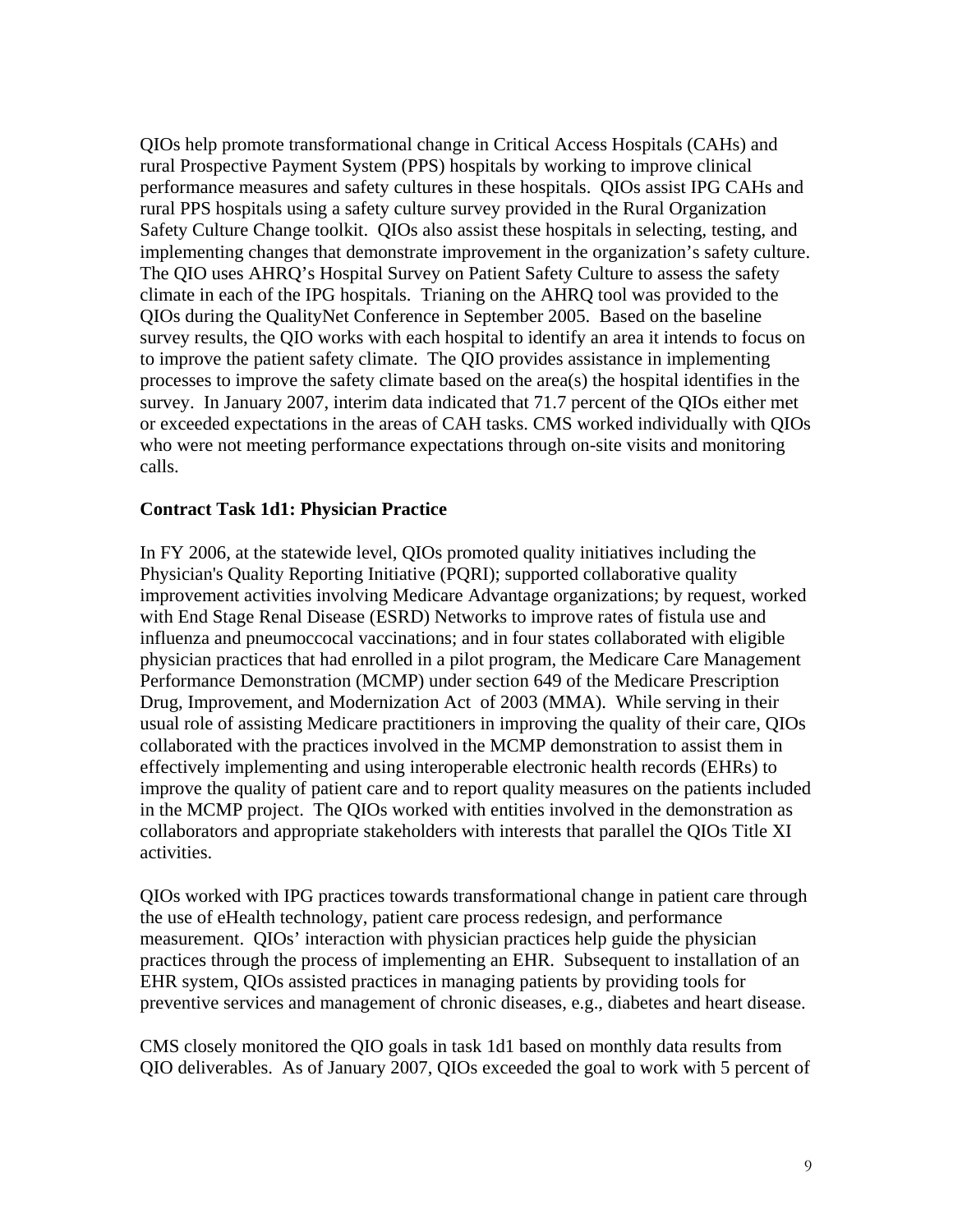the practices in their state (a national total of 3,695) and had recruited 3,932 physician practice sites. Furthermore, QIOs exceeded the rate of underserved practices targeted for recruitment (539) by recruiting 1,162. QIOs are continuing to work actively to further the adoption and effective utilization of this technology to improve patient care. To further this goal, CMS has implemented a Doctor's Office Quality Information Technology (DOQ-IT) University Web site that offers assistance to practices nationally with the goal of improving patient care. For the DOQ-IT, physician office task, QIOs submitted monthly progress reports. CMS monitored the progress each QIO was making and if it was determined that the QIO was behind in a specific segment of the task, CMS had a focused monitoring call with the QIO to determine what the issues and/or barriers were in that particular state.

#### **Contract Task 1d2: Underserved Populations**

As part of the work in the physician practice setting, QIOs work at the statewide level to improve clinical quality indicators for diabetes in underserved populations. For this specific task underserved populations include: African Americans, Hispanic/Latinos, Asian/Pacific Islanders and American Indian/Alaskan Natives. QIOs also work to promote systems improvement through Doctor's Office Quality (DOQ) activities with an underserved population under Task 1d1.

With a Task 1d2 specific IPG, QIOs work on practice and practitioner changes related to Culturally and Linguistically Appropriate Services (CLAS) standards and culturally competent care. The QIO utilizes either the online Office of Minority Health (OMH) cultural competency or the Manhattan Cross Cultural Group (MCCG) tool to conduct cultural competency improvement education. The OMH tool consists of three themes. Component one addresses culturally competent care, component two addresses language access services, and component three allows the clinical administrator or a practitioner to complete the OMH "A Family Physician's Practical Guide to Culturally Competent Care" tool. The MCCG tool consists of a non-clinical and a clinical component which addresses culturally competent care education. Practices/practitioners completing the cultural competency education programs should be able to communicate more effectively and efficiently with the underserved Medicare population, which in turn will improve the quality of healthcare received by the underserved population. In January 2007, interim data indicated that 46.3 percent of the QIOs either met or exceeded expectations in the underserved population tasks. The Project Officers conducted monthly QIO monitoring calls for all QIOs regardless of their interim performance. Quarterly monitoring calls were conducted by the GTLs to identify QIOs under-performing during the interim contract period. GTLs offered one-on-one assistance to low-performing QIOs via Focused Monitoring conference calls and a mentoring program was available for highperforming QIOs to share best practices with QIOs that are struggling.

#### **Contract Task 1d3: Physician Practice/Pharmacy: Part D Benefit**

As part of QIO efforts in the physician practice setting, QIOs focus on improving safety in the delivery of prescription drugs using evidence-based guidelines. As authorized by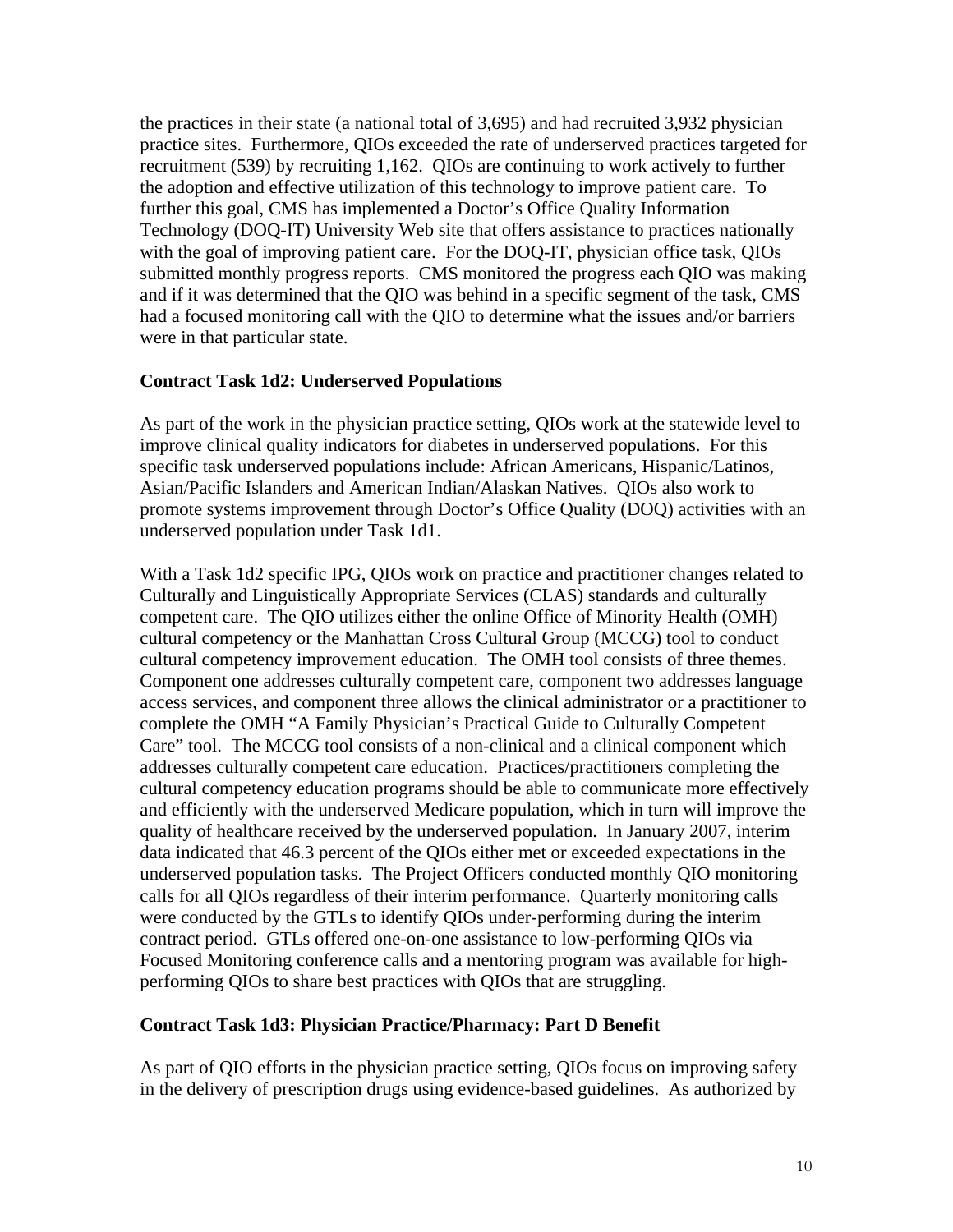section 109(b) of the MMA, QIOs offer quality improvement assistance pertaining to prescription drug therapy to Medicare providers and practitioners, to Medicare Advantage organizations offering Medicare Advantage plans, and prescription drug sponsors offering Medicare prescription drug plans (PDPs).

As part of QIO efforts in the physician practice setting in this SOW, the QIO focuses on improving safety in the delivery of prescription drugs. Widespread use of e-prescribing with comprehensive decision support tools is expected to improve the quality of prescription drug delivery. Until this broader use is in place, the QIO implements quality improvement projects focusing on improved prescribing, using evidence-based guidelines. CMS works with the QIO to develop and implement new methods to gather and disseminate better evidence for healthcare decision-making. This activity includes collection, linkage, and de-identification of Part D and other data; assisting in implementation of clinical registries and practical clinical trials; and other work necessary to support the development and use of better evidence for decisions.

A variety of methods are available to accomplish these activities. CMS supports engaging physicians because improving prescribing begins with modifying physicians' behavior. This can be accomplished by providing data and information in ways that support behavior change. CMS supports working with network pharmacies because they detect errors and problems with the medications they dispense, and they interact with beneficiaries. Pharmacy policies, procedures, and quality checks need to be implemented to be consistent with quality, safety, and cost-effectiveness goals.

For Task 1d3, QIOs had the readily met expectation to design, obtain approval for and conduct a project. All QIOs met this expectation. Project officers, at their own discretion, had conversations with QIOs if they had concerns about meeting the relevant deliverables. In FY (or CY) 2006, there were no project officer concerns that rose to the level where further action was necessary, nor did any concerns require formal tracking. As of the time of this report, reliable performance data on the impact of this new initiative during FY 2006 is not yet available.

### **Contract Task 2 (Reserved)**

There is no Task 2.

### **Contract Task 3a: Beneficiary Protection**

This task involves all case review activities necessary to conduct statutorily mandated review of beneficiary complaints about the quality of health care services. It also involves all activities associated with other required case reviews, including EMTALA reviews, beneficiary appeals of discharge, and fiscal intermediary referrals. In January 2007, interim data indicated that 98.1 percent of the QIOs either met or exceeded expectations in the areas of beneficiary protection.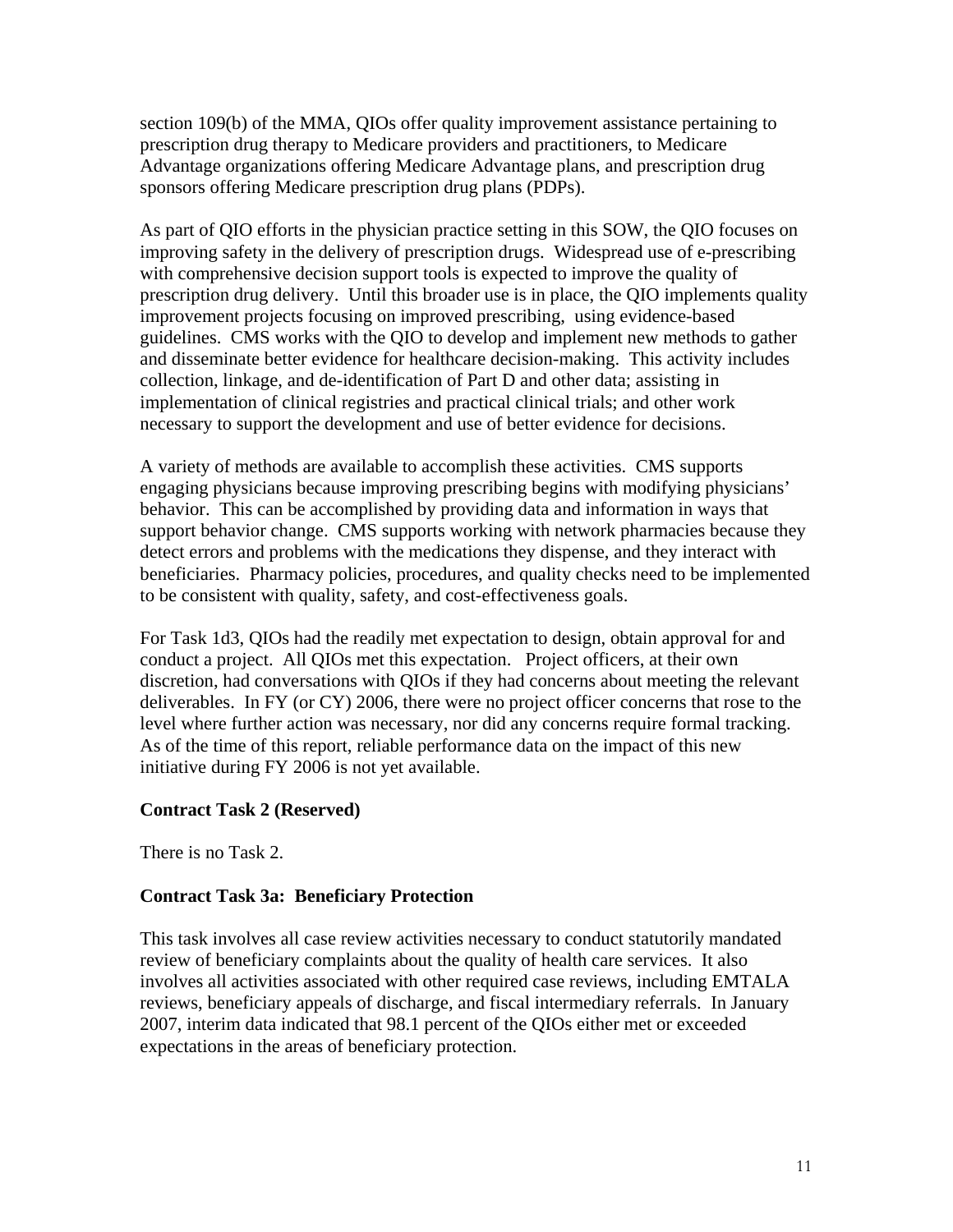QIOs respond to beneficiary quality of care complaints. Any beneficiary who receives services from a Medicare provider may request review of those services for quality of care concerns. In the 7th QIO contract cycle, as a result of two HHS Office of Inspector General (OIG) reports and other concerns identified by the Program, CMS made significant changes to beneficiary complaints review. For the first time, the QIO contract included performance expectations related to timeliness, complainant satisfaction, and the implementation of quality improvement plans by providers. QIOs changed their process of complaints review to make it more responsive to beneficiaries. A case management approach to complaints was implemented, and a mediation option for resolution of appropriate complaints was introduced. These changes were included in the  $8<sup>th</sup>$  SOW contract.

In FY 2006, QIOs reviewed 90,646 medical records and 3,717 beneficiary complaints. In addition, the QIOs reviewed 22,464 records related to beneficiary appeals of terminations of services provided in the hospital, skilled nursing facility (SNF), comprehensive outpatient rehab facility (CORF), home health agency (HHA), and hospice settings. QIOs also reviewed 28,074 records as a result of hospital-requested higher-weighted Diagnosis Related Group (DRG) review, and 877 cases as a result of EMTALA referrals. Other reviews resulted from referrals from CMS central or regional offices, Fiscal Intermediaries, Program Safeguard Contractors, and reviews associated with HPMP projects.

### **Contract Task 3b: Hospital Payment Monitoring Program**

In the 8th SOW contract, CMS directed the QIOs to continue the HPMP. The purpose of HPMP is to measure, monitor, and reduce the incidence of improper fee-for-service inpatient payments, including those resulting from errors in: DRG coding; provision of medically necessary services; and appropriateness of setting, billing, and prepayment denial. Per the Improper Payments Information Act (IPIA) of 2002 (Public Law No: 107-300), an improper payment is defined, in part, as "any payment that should not have been made or that was made in an incorrect amount (including overpayments and underpayments) under statutory, contractual, administrative, or other legally applicable requirements; . . ." Incorrect amounts are overpayments and underpayments (including inappropriate denials of payment or service). A prepayment denial is a denial of payment prior to payment versus denial or taking back of payment after payment has been made. Inappropriate prepayment denials are underpayments. Prepayment denials of acute care inpatient claims at the Fiscal Intermediaries or Medicare Administrative Contractors (FI/MAC) add to Medicare improper inpatient payment amount as the error rate is calculated using the sum of overpayments and underpayments as required by the IPIA.

The authority for QIOs to conduct the HPMP appears in the QIO statute. Section 1154(a) of the Social Security Act requires that a QIO review some or all of the professional activities in its geographic area of Medicare providers and practitioners for the purpose of determining, among other things, whether Medicare covered services are or were reasonable and medically necessary and provided in the appropriate setting. For fee-forservice inpatient hospital claims (paid and denied), HPMP fulfills the CMS requirement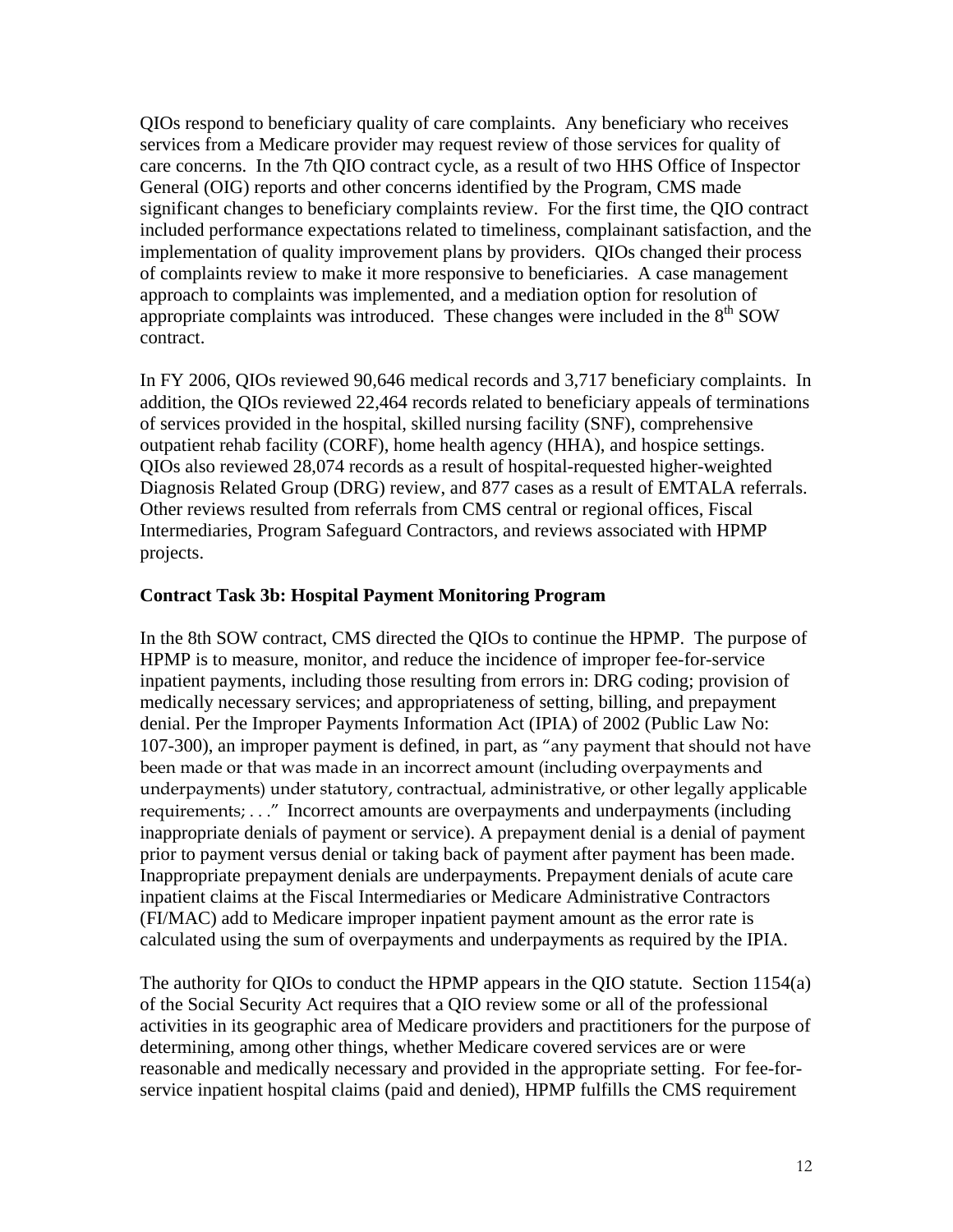to comply with the IPIA. In January 2007, all QIOs under the program were on track to meet or exceed requirements on payment error rates, timing of review, monitoring activity reporting, and project completion to pass this contract task. QIOs continue to work on the problem of inpatient stays of short duration where services should have been rendered at a lower level of care, often outpatient. Such inappropriate admissions account for an estimated one billion dollars annually and are the single largest factor contributing to payment error for acute inpatient claims.

#### **Summary of QIO Activities during FY 2006**

The dollar amounts noted in this table refer to the  $8<sup>th</sup>$  SOW tasks in FY 2006. Their total (\$250 million rounded) does not include support contracts, special projects, SDPS costs, or other prior year adjustments resulting from contract close-out activities. None of the QIO funds are used to fund either federal Full Time Equivalents (FTE) salaries or associated federal FTE travel, training, and supplies.

| $QIO 8th$ SOW<br><b>Task</b> | Dollar<br><b>Amount Spent</b><br>on Task in<br>thousands<br>10/01/05 to<br>09/30/06 | An example of<br>the most<br>significant<br>activities and<br>goals                                                                                                                                                                      | An example of results from this<br>Report where data is available for<br>the time period of the Report | <b>Percent of</b><br>QIOs meeting<br>or exceeding<br>expectations<br>and other<br><b>benchmarks</b><br><b>FY 2006</b> |
|------------------------------|-------------------------------------------------------------------------------------|------------------------------------------------------------------------------------------------------------------------------------------------------------------------------------------------------------------------------------------|--------------------------------------------------------------------------------------------------------|-----------------------------------------------------------------------------------------------------------------------|
| 1a. Nursing<br>Home          | \$36,069                                                                            | Worked with 2,487 IPG<br>nursing homes for<br>decreased use of<br>physical restraints;<br>improvement in<br>management of chronic<br>pain, improvement in<br>high risk pressure ulcer;<br>and worked in advancing<br>excellence in care. | 25% IPG improvement on<br>chronic care pain and<br>27% IPG improvement on<br>physical restraints       | 60                                                                                                                    |
| 1b. Home<br>Health           | \$26,829                                                                            | Worked with 1,420 IPG<br>agencies for decreased<br>avoidable<br>hospitalizations;<br>improvement in<br>management of pain;<br>improvement in<br>Dyspnea; and<br>improvement in oral<br>medications.                                      | 1.7% IPG improvement in<br>avoidable hospitalizations                                                  | 46                                                                                                                    |
| 1c1. Hospital                | \$37,592                                                                            | Worked with 1,658 IPG<br>facilities for decreased<br>surgical site infections,<br>cardiovascular<br>complications, venous                                                                                                                | 4,000 participating hospitals on<br><b>Hospital Compare</b>                                            | 91                                                                                                                    |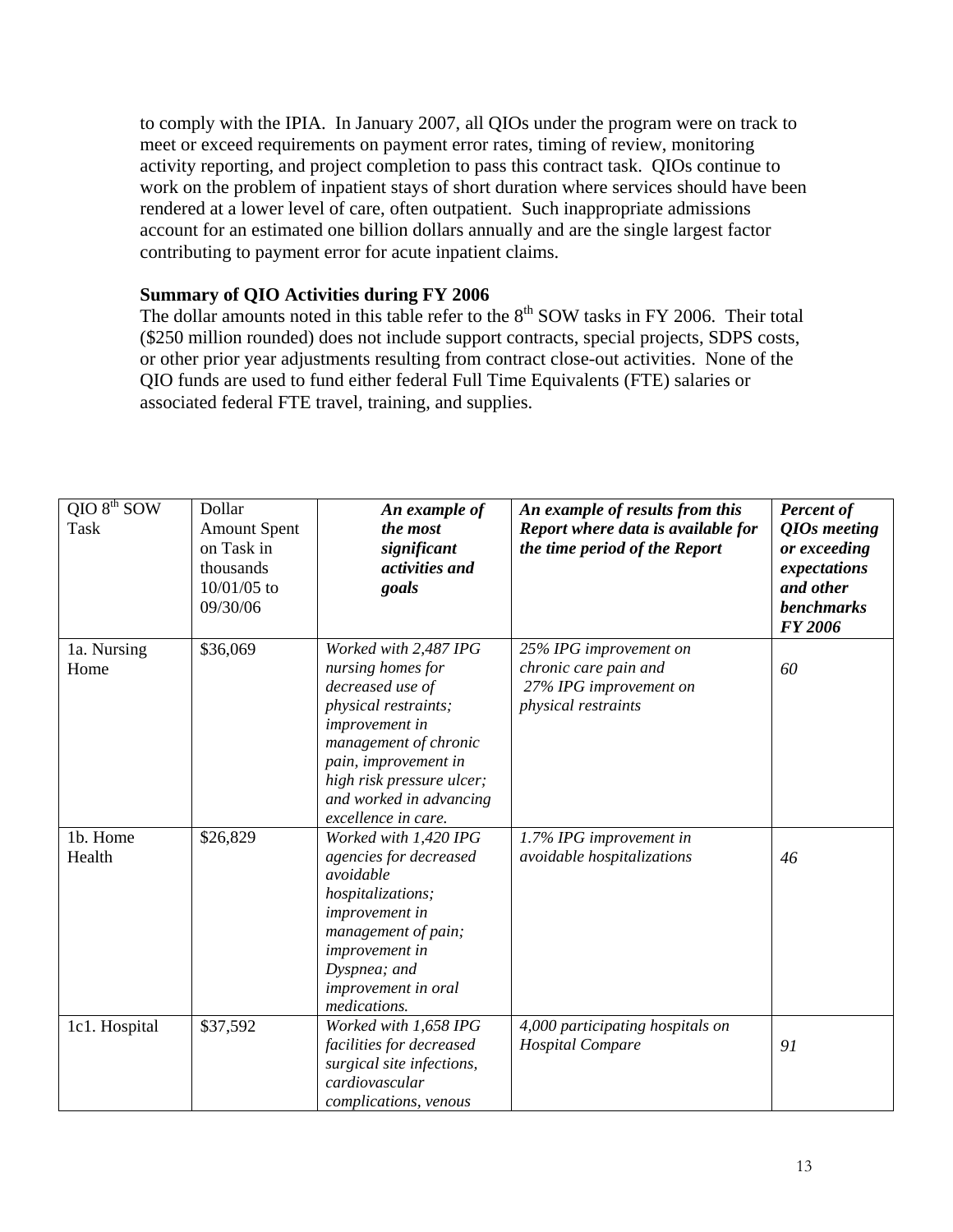| 1c2. Critical                                    | \$10,218 | thromboembolism,<br>ventilator-associated<br>pneumonia, and<br>promote the use of<br>fistulas for hemodialyis.<br>Statewide hospitals report<br>on Hospital Compare.<br>Worked with 415 IPG | 100% of IPG hospitals                                                                                                                                                                                    |                                                                              |
|--------------------------------------------------|----------|---------------------------------------------------------------------------------------------------------------------------------------------------------------------------------------------|----------------------------------------------------------------------------------------------------------------------------------------------------------------------------------------------------------|------------------------------------------------------------------------------|
| Access<br>Hospital/Rural<br>PPS Hospital         |          | facilities to increase<br>CAH and PPS hospital<br>safety culture.                                                                                                                           | administered baseline safety<br>climate survey to staff.                                                                                                                                                 | 72                                                                           |
| 1d1. Physician<br>Practice                       | \$41,660 | Worked with 3,710 IPG<br>practices for increased<br>use of interoperable<br>health information<br>technology to improve<br>patient care.                                                    | QIOs exceeded the goal to work<br>with $5\%$ of the practices in their<br>state                                                                                                                          | 100                                                                          |
| 1d2.<br>Underserved<br>Populations               | \$13,132 | Worked with 7,891 IPG<br>practices to increase<br>physician practices'<br>culturally competent<br>care.                                                                                     | Recruitment for physician<br>practices to participate in Task<br>1D2 began in August 2005 and<br>continued through February 28th,<br>2007 so therefore results would<br>not have been available in 2006. | 46                                                                           |
| 1d3. Part D<br>Benefit                           | \$7,474  | CMS worked with each<br>QIO to begin one<br>project. To increase<br>safety in the delivery of<br>prescription drugs.                                                                        | 53 QIOs designed a project                                                                                                                                                                               | 100                                                                          |
| 3a. Beneficiary<br>Protection                    | \$62,152 | Statutorily mandated<br>review of beneficiary<br>complaints about the<br>quality of health care<br>services and all<br>activities associated<br>with other required case<br>reviews.        | Reviewed 90,646 medical records<br>and 3,717beneficiary complaints                                                                                                                                       | 98                                                                           |
| 3b. Hospital<br>Payment<br>Monitoring<br>Program | \$14,839 | Measure, monitor, and<br>reduce the incidence of<br>improper fee-for-service<br>inpatient payments.                                                                                         | Reviewed 41,000 medical records                                                                                                                                                                          | Found \$14.5<br>million in<br>overpayments<br>and $$2.0 in$<br>underpayments |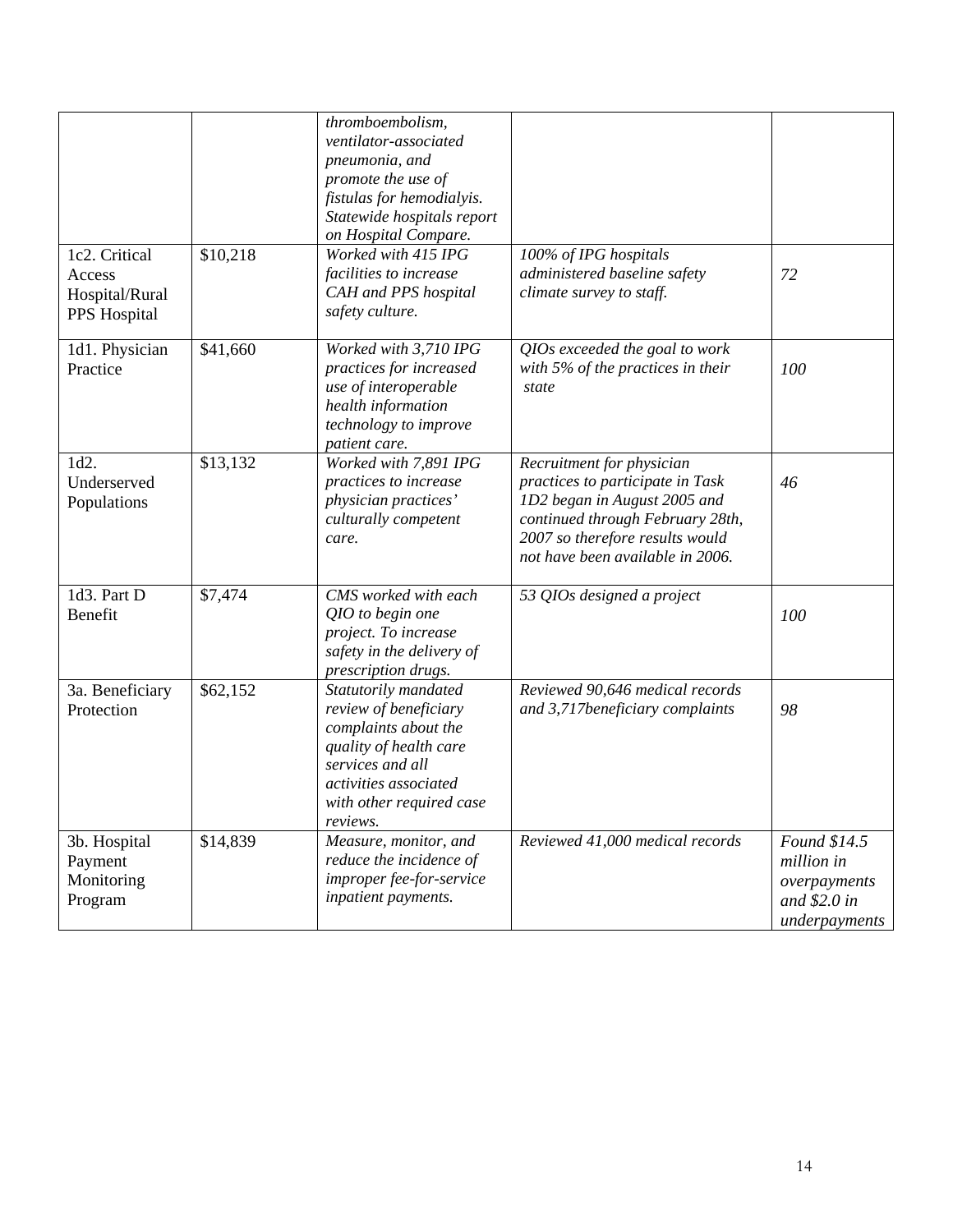# **IV. PROGRAM AND ADMINISTRATIVE CHANGES IN FY 2006**

### **Central and Regional Office Redesign and Integration**

In FY 2006, the Office of Clinical Standards and Quality (OCSQ) reorganized the responsibility for the QIO Program. Under the redesign, OCSQ assumed overall responsibility for oversight, coordination, and administration of the Program. Furthermore, the four Associate Regional Administrators (ARAs) in regional offices with Divisions of Quality Improvement (DQIs) now share leadership responsibilities in supporting the Program under OCSQ. These responsibilities include development of the strategic plan, management and oversight of the core contract, stakeholder relationships, and the management of human and financial resources. In addition, the four regional office DQIs have responsibility and first-line authority for oversight of the individual QIOs. The DQIs have the responsibility to support and promote quality of care via crosscomponent and cross-regional work. With new QIO Program leadership in place in OCSQ and the regional offices, CMS assessed and began implementing the necessary changes required to improve the Program.

### **CMS Commitment to Program Improvement**

To more effectively lead the Program in a new direction, CMS publicly announced its commitment to strengthen the Program through improved evaluation design, enhanced financial oversight, increased competition for QIO contracts, and other QIO initiatives on August 31,  $2006'$ 

### **Management Oversight Review**

To begin the process of improving program management, CMS staff and leadership visited several QIOs. The site reviews provided CMS with the opportunity to meet personally with QIO management and staff and to engage in detailed discussion about changes in policies necessary for improvement in governance, oversight, and review of Program expenditures. QIOs participating in reviews were selected based on contract size, volume of financial transactions, beneficiary populations, geographic area, and the CEO's commitment to share best practices.

During the 2006 site visits, CMS identified QIO best practices and issues that were not addressed through the contract, such as atypical charges. As a result, several actions were taken to ensure more scrutiny to QIO invoices, improve audits and QIO management reviews, and provide guidance.

 $\overline{a}$ <sup>7</sup> The Department officially made this announcement through a Report to Congress on August 31, 2006. The Report to Congress is online at http://www.cms.hhs.gov/QualityImprovementOrgs/.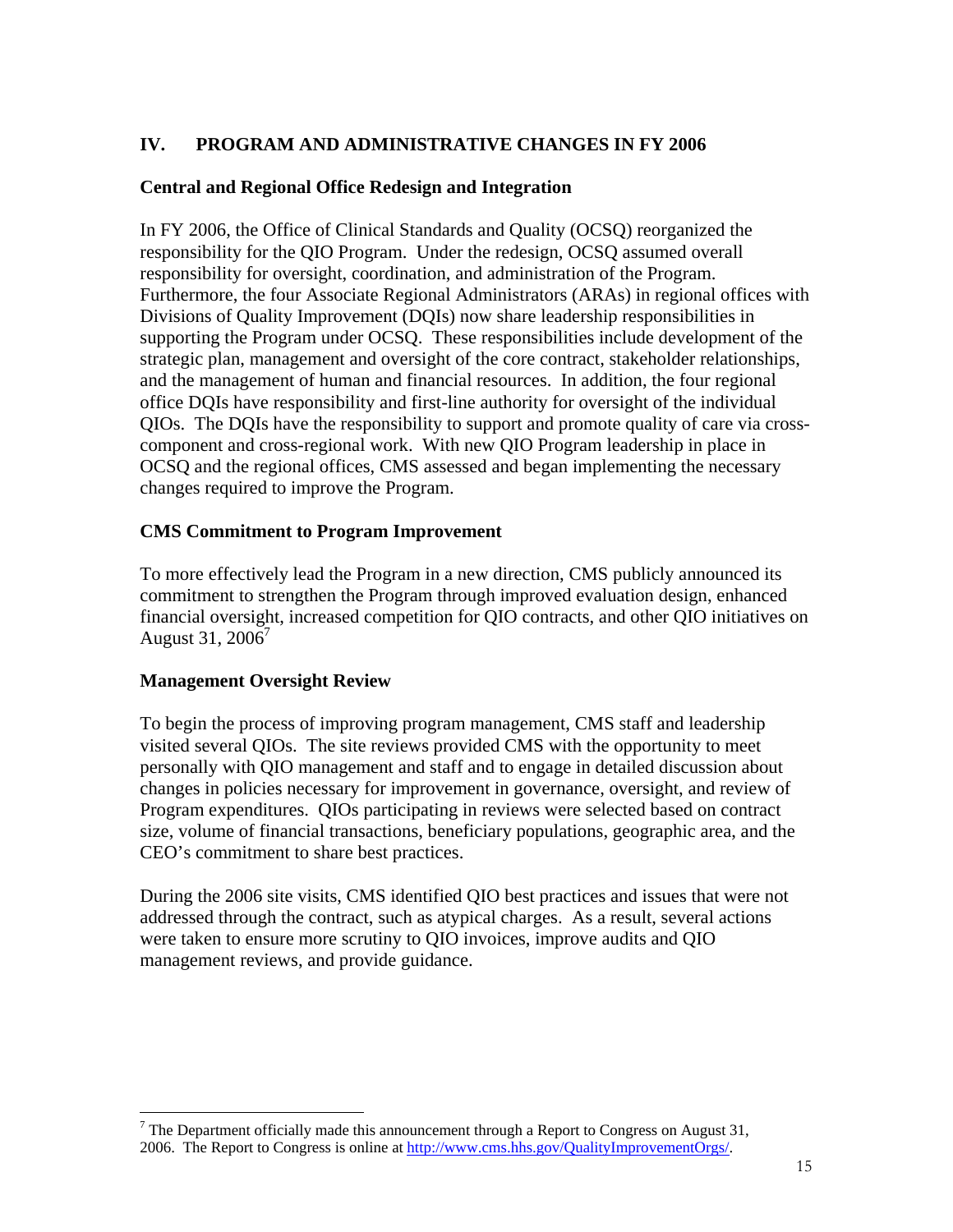Steps were also taken to ensure that there would be more effective QIO governance and oversight of the Program. In addition to holding periodic meetings with QIO CEOs about the redesign of Program oversight and expectations of QIOs, CMS held a national videoconference with CEOs in August 2006 to address significant governance changes expected of QIOs.

### **Defense Contract Audit Agency (DCAA) Audits**

To improve the oversight of the Program, CMS pays the Defense Contract Audit Agency (DCAA) to perform audit reviews of all contractor expenses. In calendar year 2006, incurred cost audits were performed for 24 QIOs. Additionally, CMS provided DCAA with additional funding to increase audit support. The increased auditing included other types of reviews above and beyond the indirect rate review activities that DCAA performed in the past. This allows DCAA to provide onsite checks at QIOs to validate work, perform accounting system reviews, and to undertake reviews of QIO purchase systems.

## **Business Operations Staff (BOS)**

To serve as the focal point for all crosscutting business operations that affect the management of the QIO Program, the leadership of OCSQ created a Business Operations Staff (BOS). BOS's responsibilities include development of crosscutting business operations standards, procedures and policies, budget formulation, procurement planning, human resources management, staff development and training, and communications management.

### **National Partnering**

In supporting the QIO Program, OCSQ took a leadership role in integrating the QIOs' role with the activities of national partners in various health settings, such as in ESRD services through the Fistula First outreach campaign, in the hospital setting through the SCIP for improving patient safety during surgery, in nursing homes through the Advancing Excellence in America's Nursing Homes campaign, and in the home health care setting through efforts to reduce avoidable hospitalizations. Not only the nursing home and home health but also the hospital and ESRD initiatives are aligned to support the core contract work of the QIOs. In 2006, BOS was in the strategic planning stages to identify further opportunities to promote awareness of the activities and success of the QIO Program.

# **V. CONCLUSION**

American seniors deserve to have confidence in their health care and to age with dignity. A system that delivers the right care to every person every time is one way to help achieve that. The QIO Program—with a national network of independent organizations that perform under contracts with Medicare to share best practices, process improvement plans and tools, and practice innovations in nursing homes, hospitals, home health